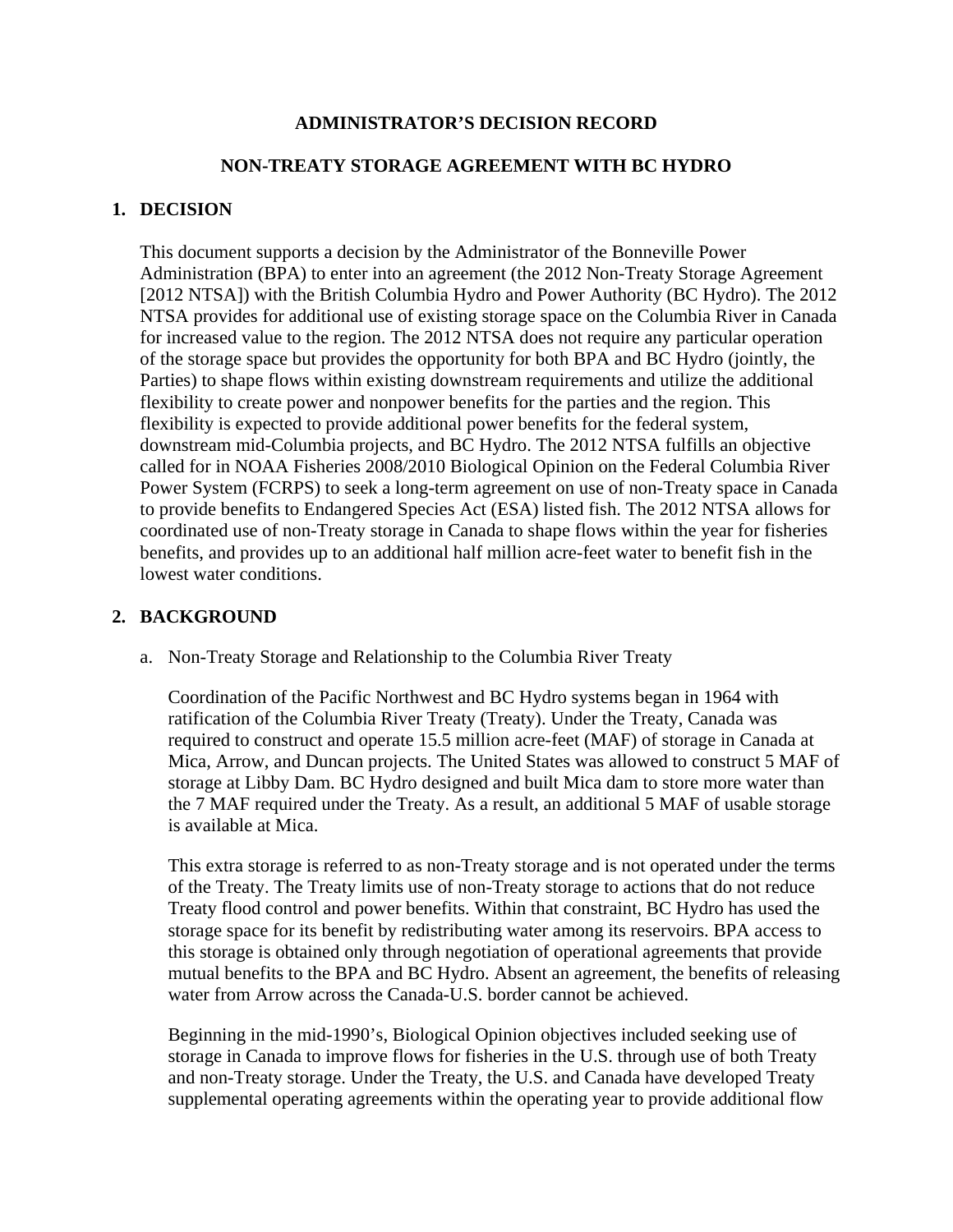augmentation for U.S. fisheries in exchange for trout spawning and whitefish protection downstream of Arrow in Canada. Most typically this results in storage of 1 MAF of water in Treaty space during the winter for release in the May-July period. These agreements do not provide any ability to shape Treaty flows from one operating year to the other, from July into August for example, or for additional water in a dry year. These annually negotiated agreements will only be successful to the extent that mutual benefits can be obtained for both Canada and the U.S. In order to have greater flexibility to shape flows from Canada, access to non-Treaty storage is needed.

#### b. Prior Agreements

BPA and BC Hydro signed the first long-term non-Treaty storage agreement (NTSA) in 1984 to provide mutual energy benefits and to address a dispute over the initial filling of Revelstoke reservoir. The 1984 NTSA included access to 1 MAF of non-Treaty storage each for BPA and BC Hydro. In 1990, BPA and BC Hydro expanded the agreement to use 4.5 MAF of the storage continuously and extended the termination date from 1993 to 2003 (later extended to 2004). Companion agreements with some of the owners, operators, and power purchasers from five non-federal generating projects on the Columbia River were also developed under both prior long-term agreements.

Non-Treaty storage provides additional storage needed to shape flows from Canada both within the year and between years, consistent with the Treaty. Because non-Treaty storage may not be operated to reduce power and flood control benefits, BPA and BC Hydro seek opportunities to provide power as well as non-power benefits under non-Treaty storage agreements. During the term of the 1990 NTSA, that long-term agreement provided terms under which arrangements to shape flows through the spring and summer periods could be developed.

Following expiration of release provisions under the 1990 NTSA in 2004, short-term stand-alone agreements were negotiated, when possible. Such agreements were developed each year from 2006 through 2011 with the amount and shape of water stored and released coordinated in-season with fisheries managers. All of the seasonal agreements involved storing water in the spring period when flows were higher and releasing water later in the summer when flows were lower. The amount of water stored and released depended on the water conditions including the seasonal flow volume and shape. This operation was considered beneficial for fish and also provided power benefits due to the higher summer electricity prices compared to those in the spring.

In 2010, as refill of accounts under the 1990 NTSA neared completion, BPA and BC Hydro agreed to seek a new long-term NTSA that would provide flexibility to both Parties. Such an agreement could provide greater power and non-power benefits, including fisheries benefits, than could be achieved through continued use of annual seasonal agreements.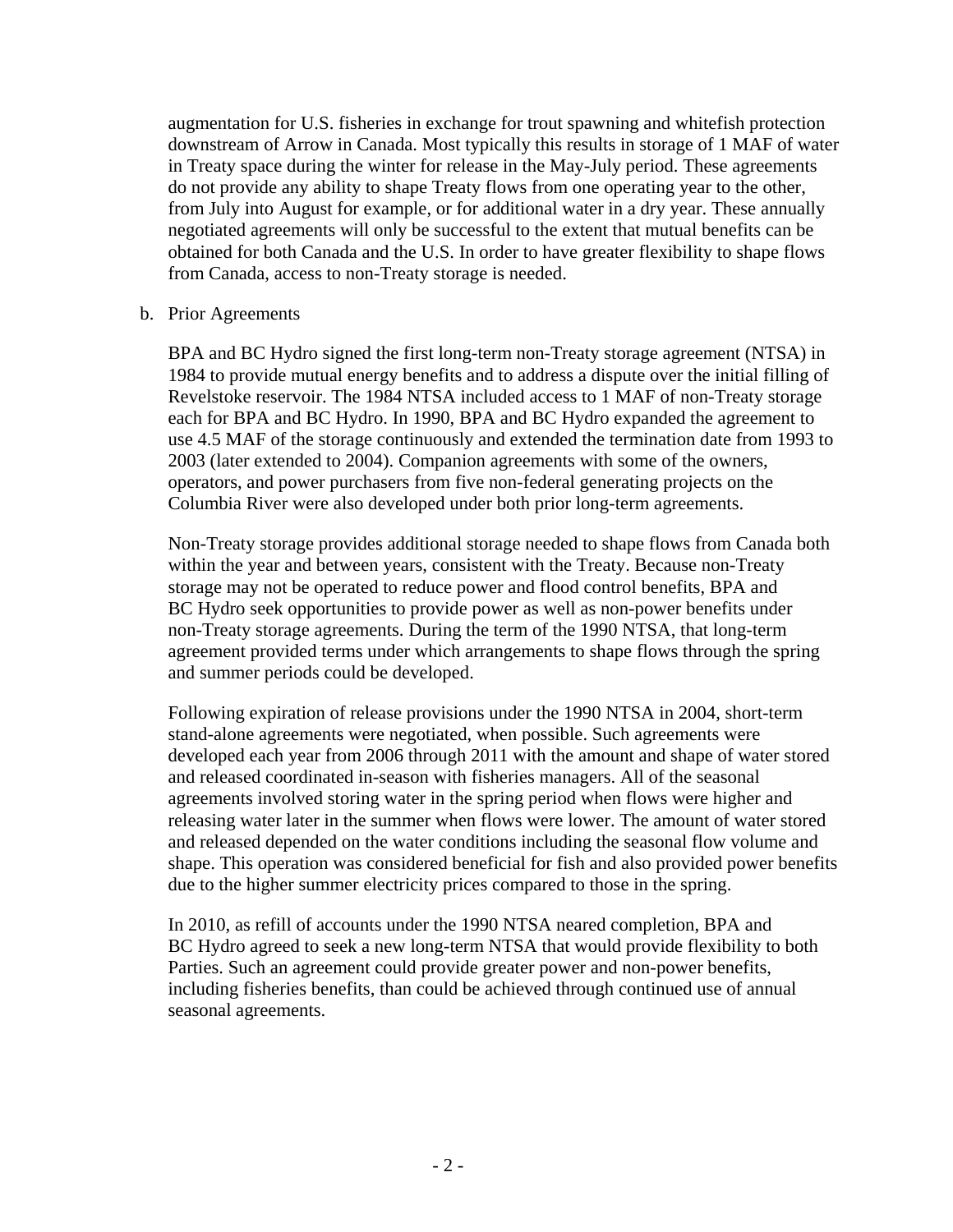#### c. Mid-Columbia Participants

The 2012 NTSA is not expected to result in companion agreements with any of the mid-Columbia participants. Actions under the 2012 NTSA with respect to downstream parties are addressed under the 1997 Pacific Northwest Coordination Agreement.

#### d. Negotiation of 2012 NTSA

BPA held several meetings with federal agencies, states, and tribes to solicit input for negotiating a new long-term NTSA and to report on progress during the negotiations with BC Hydro.

The feedback BPA received during these meetings was considered by BPA in discussions with BC Hydro. During these discussions, BPA and BC Hydro developed non-binding terms for negotiating an NTSA. These terms were captured in a term sheet that was released for public review in the U.S. and Canada. BPA held a series of open house meetings in the region to provide information and answer questions related to the 2012 NTSA terms. BPA held public meetings in Spokane, Boise, Portland, and Seattle. In addition, BPA conducted two conference calls with customers, met with tribes and other interested groups, and published information in the BPA Journal. Written information, including a Fact Sheet and Key Messages also were provided to designated BPA staff to assist them in informing public interest groups, power utility groups and customers, state and local officials and Northwest delegation members about the NTSA Term Sheet and draft contract language. BPA accepted public comments on the draft contract for a 10 day period in March 2012; there were no comments submitted that opposed the contract language.

During outreach efforts, most questions related to one of two general topics; 1) how the 2012 NTSA would create power benefits for the region and for BC Hydro, and 2) how the provisions related to fisheries benefits would work, specifically the BPA dry water provisions. During meetings and calls, questions were answered and additional information was provided, when requested.

Staff from the Shoshone Paiute Tribes of the Duck Valley Indian Reservation raised concerns regarding the level of environmental analysis that would be conducted for the 2012 NTSA under the National Environmental Policy Act (NEPA). BPA environmental staff, NEPA Compliance Officer, and BPA's lead negotiator met with the Shoshone Paiute Tribes and other interested Upper Snake River Tribes to follow up on concerns raised and answer additional questions regarding the 2012 NTSA. BPA has conducted environmental review of the 2012 NTSA in accordance with the U.S. Department of Energy NEPA implementing regulations (please see Section 5. NEPA Analysis of this decision record).

BPA and BC Hydro drafted the 2012 NTSA consistent with the Term Sheet made public in May 2011. The 2012 NTSA Final draft contract was made available for public review and comment on March 7, 2012.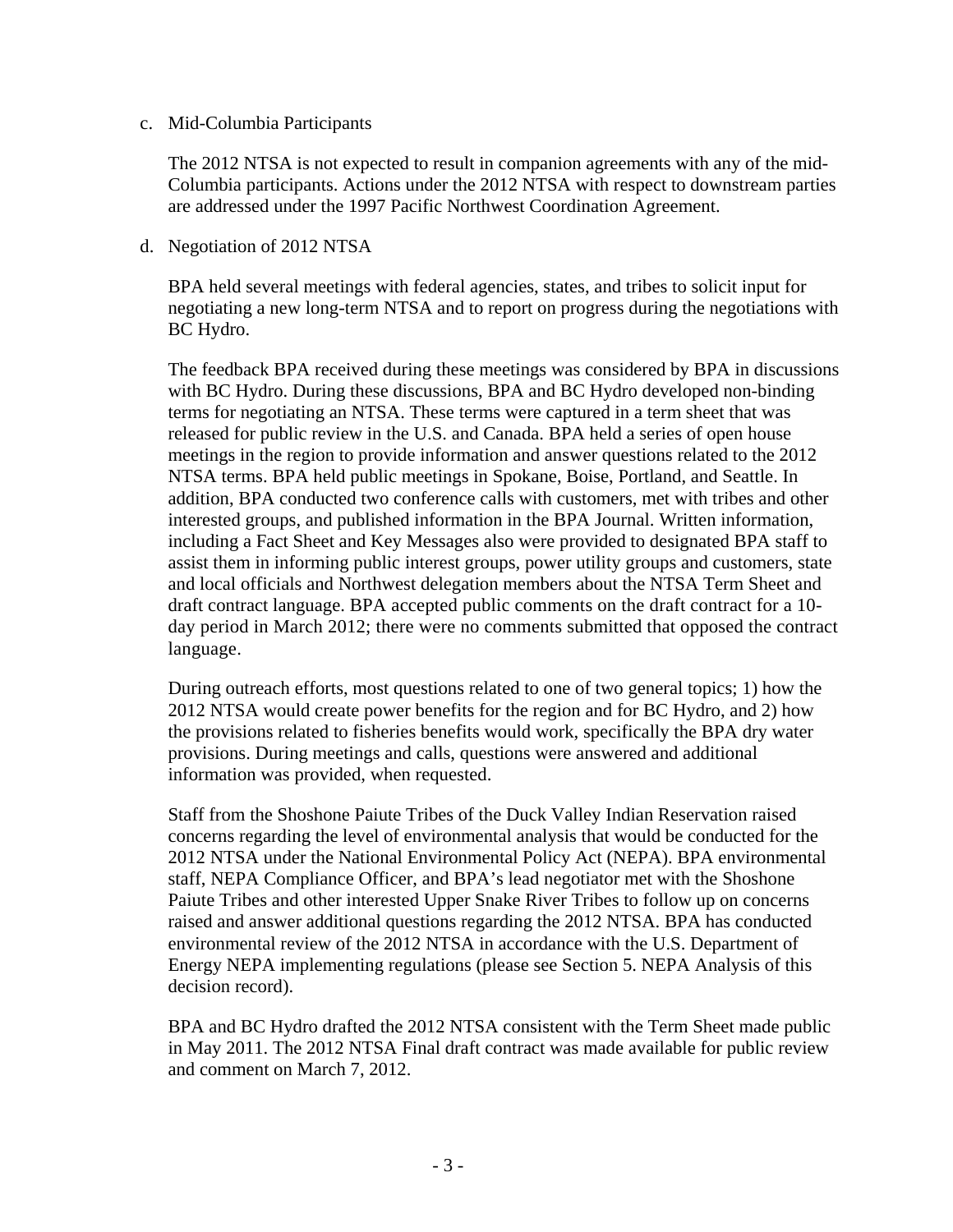# **3. PUBLIC REVIEW AND COMMENT**

BPA provided 10 days to allow public review and comment on the draft 2012 NTSA, which closed March 16, 2012. BPA received one comment from the Springfield Utility Board (SUB). SUB expressed concern over whether the 2012 NTSA could potentially and unintentionally impact and/or interfere with BPA's Environmental Redispatch and Oversupply efforts. SUB believes any lost revenues associated with the 2012 NTSA should be redistributed among BPA customers.

BPA appreciates SUB's concern; however SUB's concern is misplaced. Rather than adversely impacting BPA's efforts to address Environmental Redispatch and Oversupply, the 2012 NTSA is expected to provide additional flexibility that can help manage and potentially improve conditions with respect to Environmental Redispatch and Oversupply. The 2012 NTSA will provide additional flexibility to reduce flows and spill during periods when dissolved gas levels caused by spill exceed state standards. This flexibility will be used to help manage oversupply problems. Overall, the 2012 NTSA is expected to produce power benefits on the federal system, providing an economic benefit to BPA's customers and, in accordance with the Treaty, must be operated so that the power and flood control benefits of Treaty operating plans are not reduced.

# **4. SUMMARY OF AGREEMENT**

The 2012 NTSA (contract 12PG-10002) will replace both the 1990 long-term NTSA (contract DE-MS79-90BP92754), which fully expired in January 2011, and the September 2011 non-Treaty storage "Bridge" agreement (contract 11PB-21385) which expires March 30, 2012. The NTS "Bridge" agreement was designed to transition to the 2012 NTSA upon execution. The 2012 NTSA expires on Sept. 15, 2024, unless either party terminates under the early termination provisions.

Like previous non-Treaty storage agreements, and consistent with the requirement of the Treaty regarding non-Treaty storage use, operations under the 2012 NTSA will be conducted in a manner that does not reduce flood control and power benefits under the Columbia River Treaty. Absent an agreement such as this 2012 NTSA, BPA does not have access to non-Treaty storage.

The 2012 NTSA will provide opportunities to achieve benefits for ESA-listed fish by providing flexibility for BPA to store water when it is abundant and exceeds fish requirements in the spring and then release that water in the summer to provide water when Columbia River flows are low. This operation benefits fish by providing needed summer flows and also provides power benefits by increasing hydro generation when it is needed to meet summer loads. In the driest water conditions, the proposed terms will allow BPA to release water in the spring to provide additional water for fish.

The 2012 NTSA will also provide additional flexibility to reduce flows and spill during periods when dissolved gas levels (caused by spill) exceed state standards and to reduce or increase flows to move generation into higher value periods.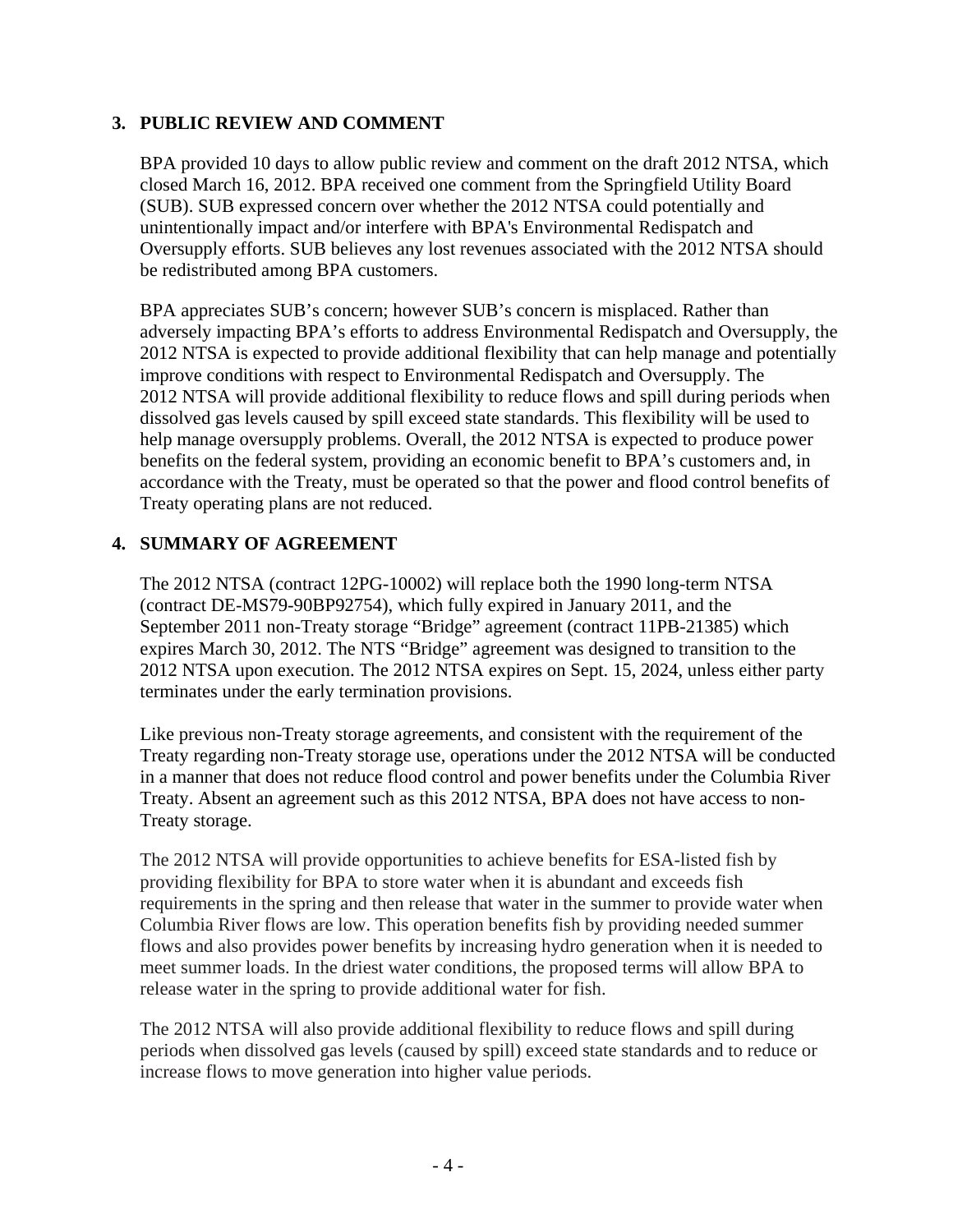Under terms of the 2012 NTSA:

- BPA and BC Hydro each have continuing access to 1.5 MAF of active storage.
- BC Hydro may make available from time to time recallable accounts of 1 MAF each for BPA and BC Hydro.
- With the exception of limited firm release rights by both BPA and BC Hydro during dry water conditions, all water transactions are by mutual agreement and are coordinated on a weekly basis.
- BPA has firm release rights of up to 0.5 MAF of water releases in spring of years within the lowest 20 percent of water conditions if not used in the prior year.
- BC Hydro benefits from the energy value of generation changes at downstream U.S. federal hydro projects that result from its water transactions
- BC Hydro's benefits are either delivered as energy at the B.C./U.S. border or are financially settled with the exception of BC Hydro's firm energy benefits, which are always delivered to the border with all transmission costs paid by BC Hydro.

BPA compensates BC Hydro for headlosses on the BC Hydro system resulting from BPA's non-Treaty storage use. As with the current non-Treaty storage "Bridge" agreement, no energy value is associated with BPA water transactions under the 2012 NTSA.

BC Hydro water transactions are converted to energy values using the federal downstream projects' daily conversion factor and an agreed daily flat mid-C index price, limited to minimum on-peak (HLH) and off-peak (LLH) prices of \$0.00. If BPA's policy changes such that BPA participates in negative markets, this minimum price provision will be re-visited. The energy values are tracked and cumulated over time as an energy benefit. The benefit may be delivered as energy upon request by the party owed by coordinating energy deliveries on a weekly basis, up to 300 MW, uniformly on light load hours. Unless otherwise agreed, any remaining energy benefit will be settled financially in September each year.

# **5. NEPA ANALYSIS**

# **a. NEPA Evaluation**

BPA has reviewed the 2012 NTSA for potential environmental effects that could result from its implementation, consistent with NEPA, 42 U.S.C. § 4321, et seq. Based on this review, BPA has determined that the 2012 NTSA falls within a class of actions that normally do not require environmental assessments or environmental impact statements and are excluded from further NEPA review pursuant to U.S. Department of Energy NEPA implementing procedures, which are applicable to BPA. More specifically, the 2012 NTSA falls within Categorical Exclusions B4.4 and B4.5, found at 10 CFR 1021, Subpart D, Appendix B. The B4.4 categorical exclusion involves actions of "[p]ower marketing services and power management activities (including, but not limited to, storage, load shaping and balancing, seasonal exchanges, and other similar activities), provided that the operations of generating projects would remain within normal operating limits." The B4.5 categorical exclusion involves actions of "[t]emporary adjustments to river operations to accommodate day-to-day river fluctuations, power demand changes, fish and wildlife conservation program requirements, and other external events, provided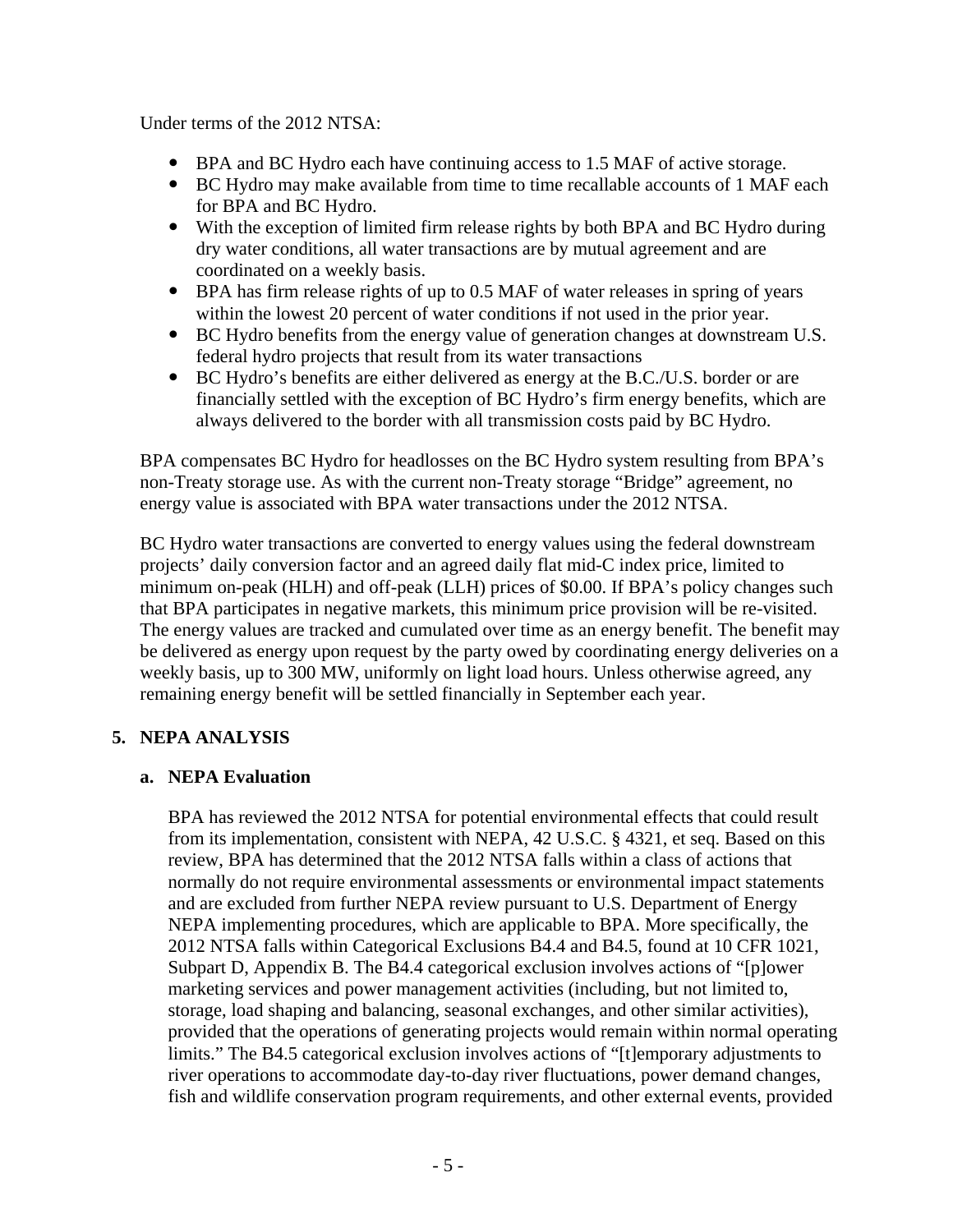that the adjustments would occur within the existing operating constraints of the particular hydrosystem operation." The environmental clearance memorandum that documents the categorical exclusion analysis and determination for the 2012 NTSA will be posted to BPA's website at:

[http://efw.bpa.gov/environmental\\_services/categoricalexclusions.aspx](http://efw.bpa.gov/environmental_services/categoricalexclusions.aspx)

# **6. ALTERNATIVES CONSIDERED**

### **a. Status Quo**

Under the Status Quo, BPA would seek to negotiate seasonal agreements with BC Hydro for non-Treaty storage use for fisheries and other benefits. Specific agreement terms would be negotiated in season by mutual agreement. Typically these agreements have been for spring storage and summer release.

# **b. Implement the Proposed 2012 NTSA**

The 2012 NTSA provides for long-term coordination and use of non-Treaty storage. BPA and BC Hydro would coordinate use of 1.5 MAF each of active storage on an ongoing basis under terms of the 2012 NTSA. BPA would gain firm rights to 0.5 Maf of water in the driest  $20<sup>th</sup>$  percentile of water conditions, as described in NOAA's  $2008/2010$ Biological Opinion on the FCRPS, provided a dry year release has not occurred in the previous year and there is water in BPA's Active account. The 2012 NTSA also provides additional operational flexibility for power and non-power purposes including shaping flows from spring to summer to benefit U.S. fish. Accounting mechanisms are very similar to those used in recent short-term non-Treaty storage agreements with BC Hydro, however there are additional provisions for energy deliveries during the year and an option for financial settlement of obligations at the end of the year. The terms of the 2012 NTSA are consistent with the objectives under which BPA was to seek a long-term NTSA described in the NOAA Fisheries 2008/2010 Biological Opinion on the FCRPS.

# **c. No Action**

Under the No-Action Alternative, there would be no negotiation of either short- or longterm non-Treaty storage agreements in the future.

# **7. DECISION FACTORS**

# **a. Economic Factors**

The greatest economic benefits to be gained under the 2012 NTSA result from operation of BPA's 1.5 MAF Active Account. The NTSA will provide flexibility to shape flows to better meet operational and marketing objectives. It is expected that operation of non-Treaty storage would result in federal power benefits of about \$8 million per year, with additional benefits for downstream mid-C project owners and participants and BC Hydro. BC Hydro also achieves power benefits within its own system by increasing the flexibility and space to re-balance reservoir operations within Canada.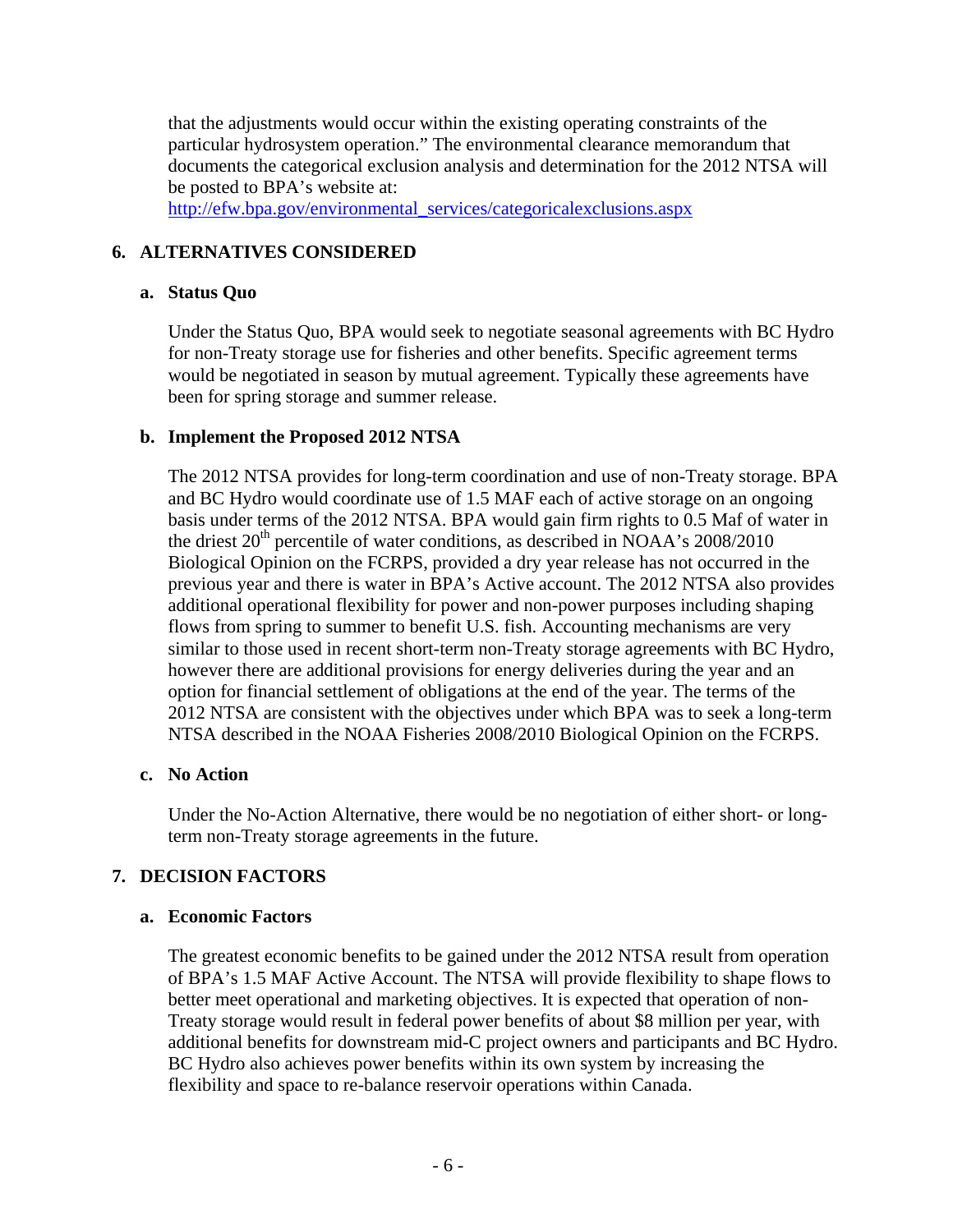Energy deliveries under the NTSA are generally limited to 300 MW in light load hours and are designed to minimize transmission costs. It is expected that energy deliveries to BC Hydro will be made on transmission that is purchased for delivery of the Canadian Entitlement under the Treaty, but which is unused during most light load hours. Under the 2012 NTSA, all deliveries may be made on non-firm transmission and will not require additional firm transmission purchases.

### **b. Operational Factors**

The 2012 NTSA will provide additional operating flexibility on BPA's system that would otherwise terminate with the NTS "Bridge" Agreement on 30 March 2012. Absent a new NTSA, weekly flows from Canada are established under the Treaty with limited flexibility to mutually agree to alternative and mutually-beneficial operations. The NTSA will allow additional shaping of flows into the U.S. for both power and non-power purposes beyond that afforded under the Treaty, including shaping within the operating year and between operating years.

### **c. Environmental Factors**

### 1. Biological Opinion

The 2012 NTSA fulfills an objective called for in the NOAA Fisheries 2008/2010 Biological Opinion on the FCRPS to seek a long-term non-Treaty storage agreement on the use of non-Treaty space in Canada to provide benefits to ESA-listed fish (Reasonable and Prudent Alternative (RPA)) Action 12. The 2012 NTSA provides the opportunity to shape flows within the year for fish benefit and provides up to an additional 0.5 MAF of water in the spring to benefit fish in lowest  $20<sup>th</sup>$  percentile of water conditions, if not used in the prior year. This is consistent with the objective included in RPA Action 14, Dry Water Year Operations to explore opportunities to shape non-Treaty storage water to benefit ESA-listed fish in dry years.

In addition, RPA Action 13 required BPA to coordinate with other Federal Agencies, States and the region's Tribes prior to any negotiations with BC Hydro to obtain ideas and information on possible points of negotiation and to report on major developments during negotiations. As described above in Section 2, BPA has met the coordination and inform requirements.

2. Additional Environmental Benefits

In addition to providing flow benefits for fisheries during low and average water conditions, the NTSA may help reduce dissolved gas levels during high water conditions. One of the advantages of a long-term agreement is the ability to shape water from high flow years and periods, into lower flow periods and into low and average flow years. This can help reduce dissolved gas levels in very high flow conditions.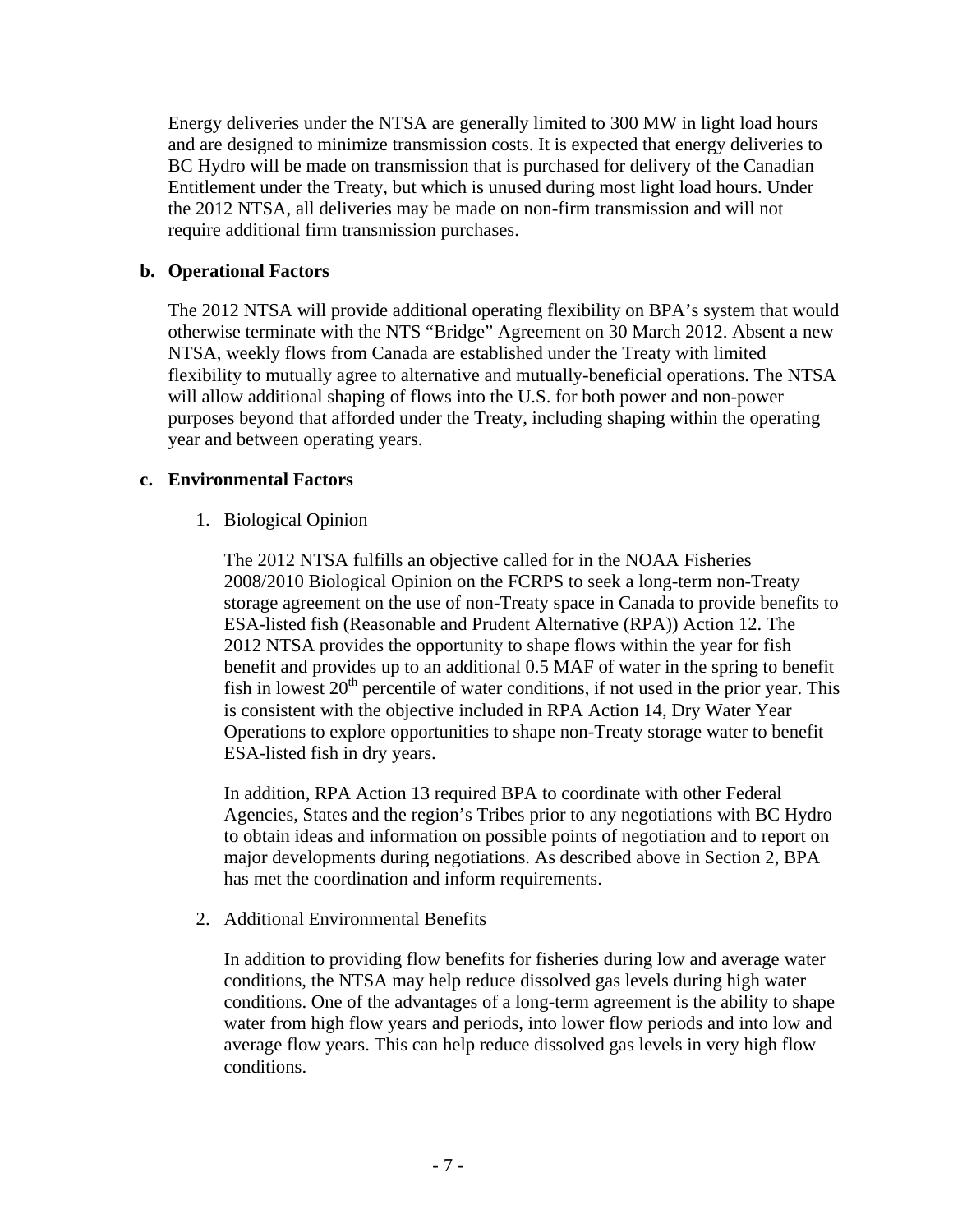Because the NTSA does not require a specific operation, the flexibility it provides can be used to meet other non-power objectives that may occur in the future.

#### **d. Statutory Authority**

BPA has broad statutory authority to enter into agreements for greater operational flexibility.<sup>[1](#page-7-0)</sup> Pursuant to this authority, the BPA Administrator has discretion to enter into 'such contracts, agreements, and arrangements . . . upon such terms and conditions and in such manner as he may deem necessary' to fulfill BPA's statutory purposes.<sup>[2](#page-7-1)</sup> BPA has exercised this authority by entering into numerous operational agreements, including predecessor long-term and short-term agreements to the 2012 NTSA.

#### *Equitable Treatment*

BPA has a responsibility to protect, mitigate, and enhance fish and wildlife "in a manner that provides equitable treatment for such fish and wildlife with the other purposes for which such system and facilities are managed and operated."<sup>[3](#page-7-2)</sup> BPA meets this responsibility on a system-wide basis, and not necessarily in every distinct transaction.<sup>[4](#page-7-3)</sup>

In coordination with the Army Corps of Engineers and Bureau of Reclamation, BPA provides equitable treatment on a system-wide basis through its protection, mitigation and enhancement of fish and wildlife consistent with both the Northwest Power Council's Fish and Wildlife Program and meeting responsibilities under the Endangered Species Act to avoid jeopardizing listed species and adversely modifying or destroying designated critical habitat, and enabling their recovery.

The 2012 NTSA will further equitable treatment in several ways. For all types of water years it provides operating flexibility on BPA's system to allow for shaping for non-power objectives, including fisheries benefits, within the operating year and between operating years. The 2012 NTSA also provides up to an additional 0.5 MAF of firm rights to water in the spring of dry water years, if not used in the prior year, to augment fish flows. In addition to providing flow benefits for fisheries, the 2012 NTSA may help reduce dissolved gas levels during high water conditions. One of the advantages of a long-term agreement is the ability to shape water from high flow years and periods, into lower flow periods and into low and average flow years. This can help reduce dissolved has levels in very high flow conditions.

#### **8. CONCLUSION**

The 2012 NTSA has economic benefits to the Pacific Northwest, BPA, and BC Hydro. The 2012 NTSA has operational and environmental benefits as described in Section 7. It will provide 0.5 MAF of water in the spring in the driest  $20<sup>th</sup>$  percentile of water conditions (if not

<span id="page-7-0"></span><sup>1&</sup>lt;br><sup>1</sup> See generally: The Bonneville Project Act, 16 USC 832; The Federal Columbia River Transmission System Act, 16 USC § 838; The Regional Preference Act 16 USC §837; and The Pacific Northwest Electric Power Planning and Conservation Act 16 USC §839 2

<span id="page-7-1"></span> $2$  16 USC 832a(f)

<span id="page-7-2"></span> $3\,$  16 USC 839b(h)(11)(A)

<span id="page-7-3"></span> $4 \text{ Northwest Environmental Defense Center}$  v BPA, 117 F.3d 1520 (9<sup>th</sup> Cir. 1997).